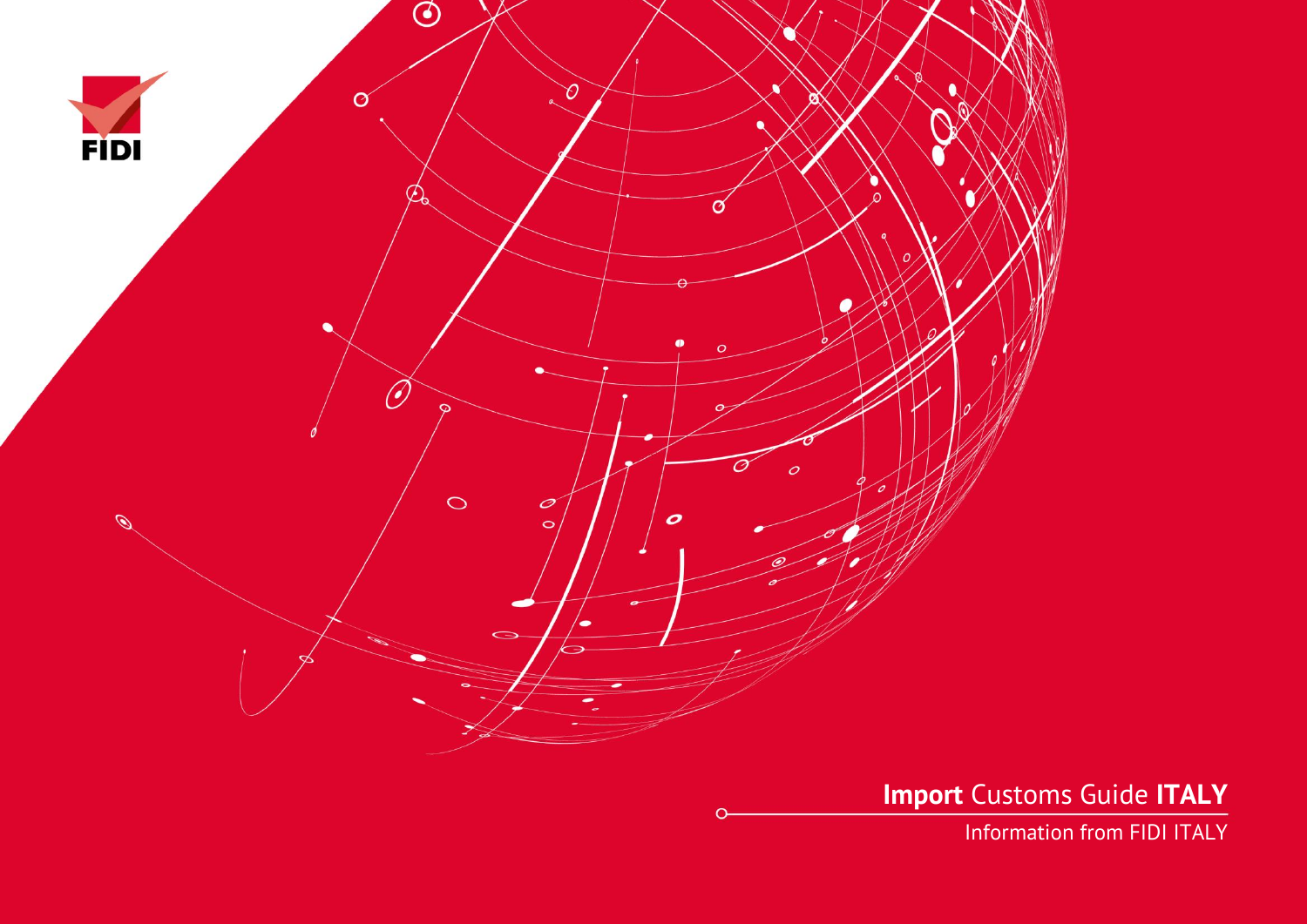# **Import Customs guide** ITALY

## **The global quality standard for international moving.**

The FAIM label is your global assurance for a smooth, safe and comprehensive relocation process.





| <b>GOODS</b>           | <b>DOCUMENTS REQUIRED</b>                                                                                                                                                                                                                                                                                                                                                                                                                                                                                                                                                                                                                                                                                                                                                                                                                                                                                                                                                                                                                                                                                                         | <b>CUSTOMS PRESCRIPTIONS</b>                                                                                                                                                                                                                                                                                                                                                                                                                                                                                                                                                                                                                                                                                                                                                                                                                                                                                                                                                                                                                                                                                                                                                                                                                                                         | <b>REMARKS</b>                                                                                                                                                                                                                                                                                                                                                                                                                                                                                                                                                                                                                                                                                                                                                                                                                                                                                                                                                                                   |
|------------------------|-----------------------------------------------------------------------------------------------------------------------------------------------------------------------------------------------------------------------------------------------------------------------------------------------------------------------------------------------------------------------------------------------------------------------------------------------------------------------------------------------------------------------------------------------------------------------------------------------------------------------------------------------------------------------------------------------------------------------------------------------------------------------------------------------------------------------------------------------------------------------------------------------------------------------------------------------------------------------------------------------------------------------------------------------------------------------------------------------------------------------------------|--------------------------------------------------------------------------------------------------------------------------------------------------------------------------------------------------------------------------------------------------------------------------------------------------------------------------------------------------------------------------------------------------------------------------------------------------------------------------------------------------------------------------------------------------------------------------------------------------------------------------------------------------------------------------------------------------------------------------------------------------------------------------------------------------------------------------------------------------------------------------------------------------------------------------------------------------------------------------------------------------------------------------------------------------------------------------------------------------------------------------------------------------------------------------------------------------------------------------------------------------------------------------------------|--------------------------------------------------------------------------------------------------------------------------------------------------------------------------------------------------------------------------------------------------------------------------------------------------------------------------------------------------------------------------------------------------------------------------------------------------------------------------------------------------------------------------------------------------------------------------------------------------------------------------------------------------------------------------------------------------------------------------------------------------------------------------------------------------------------------------------------------------------------------------------------------------------------------------------------------------------------------------------------------------|
| Removal goods - HHG/PE | Italian Citizen returning:<br>• Consular declaration* issued by the<br>nearest Italian consulate stating the<br>length of the stay abroad (at least 12<br>months), names of family members and<br>the returning date. This has to be<br>accompanied by a general list in Italian<br>of the goods moved legalized by the<br>consulate. No values have to appear on<br>this list.<br>• Passport copy.<br>• Photocopy of the Italian fiscal code.<br>" "Usmaf" Declaration (related to the anti-<br>mould products).<br>"Dichiarazione di libera importazione"<br>(declaration to confirm that imported<br>goods are not among the ones whose<br>importation is forbidden).<br>■ "Autocertificazione" or "Dichiarazione<br>sostitutiva dell'atto di notorietà"<br>(important document which implies the<br>penal responsibility of the owner) in<br>which customer declares his transfer of<br>residence from abroad to Italy, the status<br>of his family and the value of the goods<br>and the features of the audio-visual<br>items, if included.<br>• Copy of the residence registration<br>application normally named "Avvio di | As a rule, the Italian Customs authorities<br>grant free entry to household removal goods<br>and vehicles that have been used by the<br>importer for more than 6 months. A duty<br>free importation can be allowed within 12<br>months from the date of residence<br>registration in Italy.<br>• It is highly recommended to obtain the<br>green light from the Italian agent before<br>forwarding a shipment to Italy.<br>Some customs offices require the<br>declaration of the freight value at time of<br>the clearance (and if shipment were<br>dutiable, this would be a component on<br>which duties/taxes will be calculated, in<br>addition to the customs value attributed to<br>the goods). Please contact your origin agent<br>for potential support.<br>• In case consular paperwork were not<br>available or could not be obtained (some<br>Italian consulates/embassies - particularly<br>in USA - are no longer willing to provide the<br>consular declaration since they state this is<br>no longer needed), an Italian returning<br>citizen will need to give evidence of the<br>period of stay in the country where the<br>shipment is originating from. Proof can be<br>provided through the AIRE (Anagrafe Italiani<br>residenti all'Estero), with a historical | • Tobacco in any form, spirits, wine, food or<br>firearms, ammunitions, weapons or parts<br>thereof (including swords, hunting knives),<br>should not be included in the shipment.<br>Stuffed animals, animal trophies, ivory<br>(including piano ivory keys) might not be<br>allowed if not accompanied by CITES<br>permits.<br>All audio-visual items such as TV, radio,<br>stereo, video-recorder, DVD player and<br>personal computers are to be listed with<br>serial number and trademark.<br>Only audio-visual sets that are marked "CE"<br>(European Commission) can enter Italy. If<br>they do not have the CE Logo, they can only<br>enter if they were purchased before January<br>1996.<br>Customs might inspect these items to check<br>whether they meet requirements. Proof of<br>purchase before January 1996 might be<br>required.<br>• Italian customs has increased the frequency<br>of customs documental verifications (almost<br>every shipment) and physical inspections. |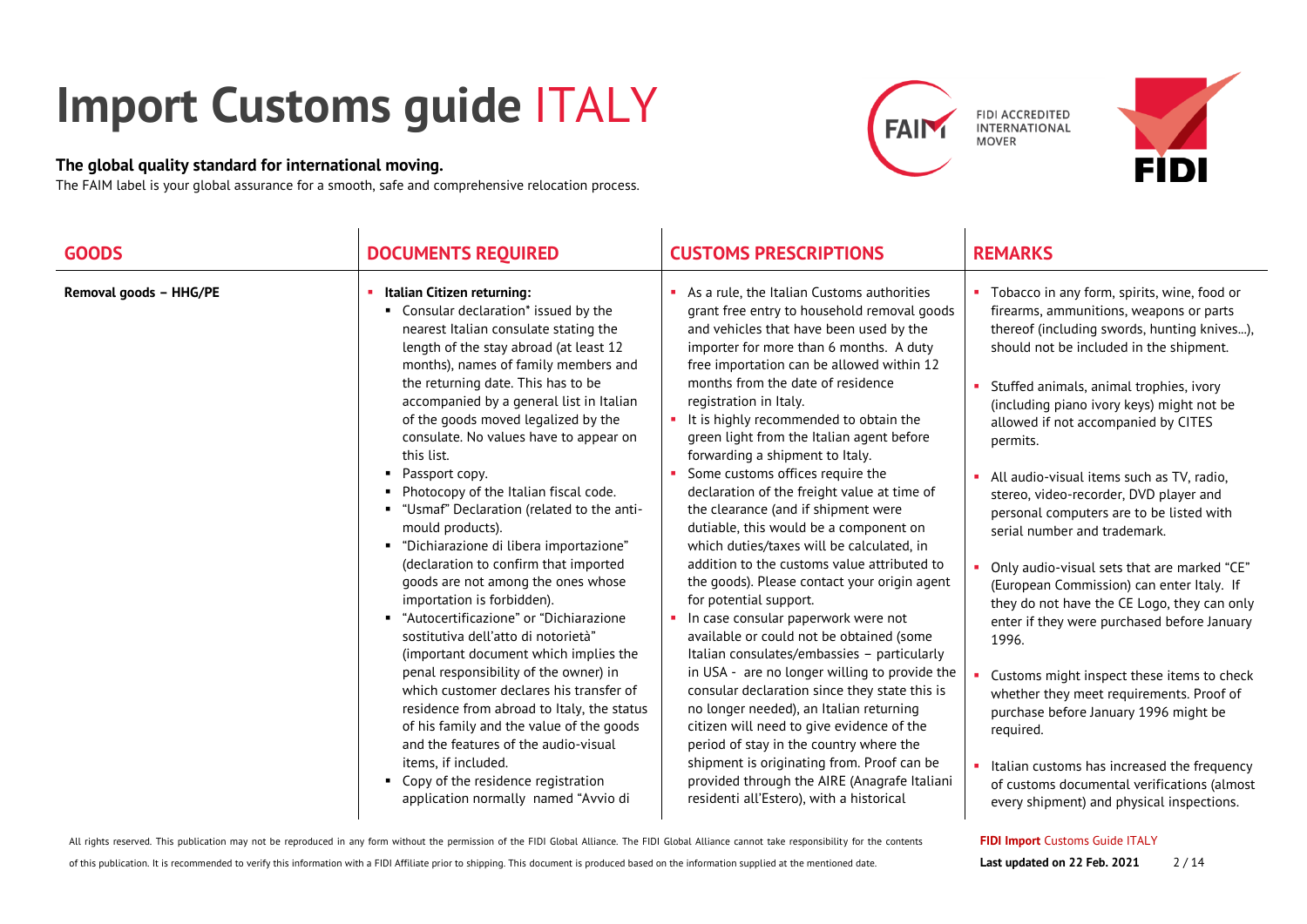| procedimento di iscrizione anagrafica" -<br>residence certificate issued by the Italian<br>These customs controls will generate<br>Italian returning citizen will need to re-<br>city hall or submitting a declaration issued<br>additional costs +<br>apply for residence upon return and<br>by the company the importer has worked<br>demurrage/detention/storage charges will<br>before the arrival of the shipment at the<br>for.<br>have to be expected.<br>port/airport. The customs authorities will<br>Phytosanitary controls have been recently<br>require a copy of the residence<br>implemented by the Customs and<br>application acknowledged by the city hall<br>Some customs offices might still require<br>Phytosanitary authorities. Particular<br>an original document. If shipment is<br>attention is given to shipments coming from<br>imported after 45 days from the release<br>China and the Republic of Belarus<br>of the "Avvio di procedimento", the<br>(Byelorussia). These inspections will<br>customs authorities will require an<br>generate additional costs +<br>official "certificate of residence" or "stato<br>demurrage/detention/storage charges will<br>have to be expected.<br>di famiglia"<br>Any wooden material (pallets, crates and<br>bulkhead) will need to strictly adhere to FAO<br><b>Foreign Citizen:</b><br>ISPM 15 requirements. It is recommended<br>• Copy of the residence registration<br>to provide certificates attesting the<br>application normally named "Avvio di<br>compliance with the requirements and even<br>procedimento di iscrizione anagrafica"<br>provide photos of the wooden material used<br>The customs authorities will require a copy<br>in the shipment.<br>of the residence application acknowledged<br>by the city hall Some customs offices might<br>Some customs offices might require<br>still require an original document. If<br>additional forms and forms can vary<br>shipment is imported after 45 days from the<br>according to the arrival customs office.<br>release of the "Avvio di procedimento", the<br>Please contact your destination agent for<br>customs authorities will require an official<br>further details.<br>"certificate of residence" or "stato di<br>famiglia"<br>Firearms, ammunitions, weapons or parts are<br>• Photocopy of passport.<br>forbidden and are not to be included in the<br>• Photocopy of the Italian fiscal code<br>removal.<br>registration released by Agenzia delle<br>Entrate.<br>It is highly recommended to obtain the<br>• Working declaration from the Italian |
|-------------------------------------------------------------------------------------------------------------------------------------------------------------------------------------------------------------------------------------------------------------------------------------------------------------------------------------------------------------------------------------------------------------------------------------------------------------------------------------------------------------------------------------------------------------------------------------------------------------------------------------------------------------------------------------------------------------------------------------------------------------------------------------------------------------------------------------------------------------------------------------------------------------------------------------------------------------------------------------------------------------------------------------------------------------------------------------------------------------------------------------------------------------------------------------------------------------------------------------------------------------------------------------------------------------------------------------------------------------------------------------------------------------------------------------------------------------------------------------------------------------------------------------------------------------------------------------------------------------------------------------------------------------------------------------------------------------------------------------------------------------------------------------------------------------------------------------------------------------------------------------------------------------------------------------------------------------------------------------------------------------------------------------------------------------------------------------------------------------------------------------------------------------------------------------------------------------------------------------------------------------------------------------------------------------------------------------------------------------------------------------------------------------------------------------------------------------------------------------------------------------------------------------------------------------------------------------------------------|
|                                                                                                                                                                                                                                                                                                                                                                                                                                                                                                                                                                                                                                                                                                                                                                                                                                                                                                                                                                                                                                                                                                                                                                                                                                                                                                                                                                                                                                                                                                                                                                                                                                                                                                                                                                                                                                                                                                                                                                                                                                                                                                                                                                                                                                                                                                                                                                                                                                                                                                                                                                                                       |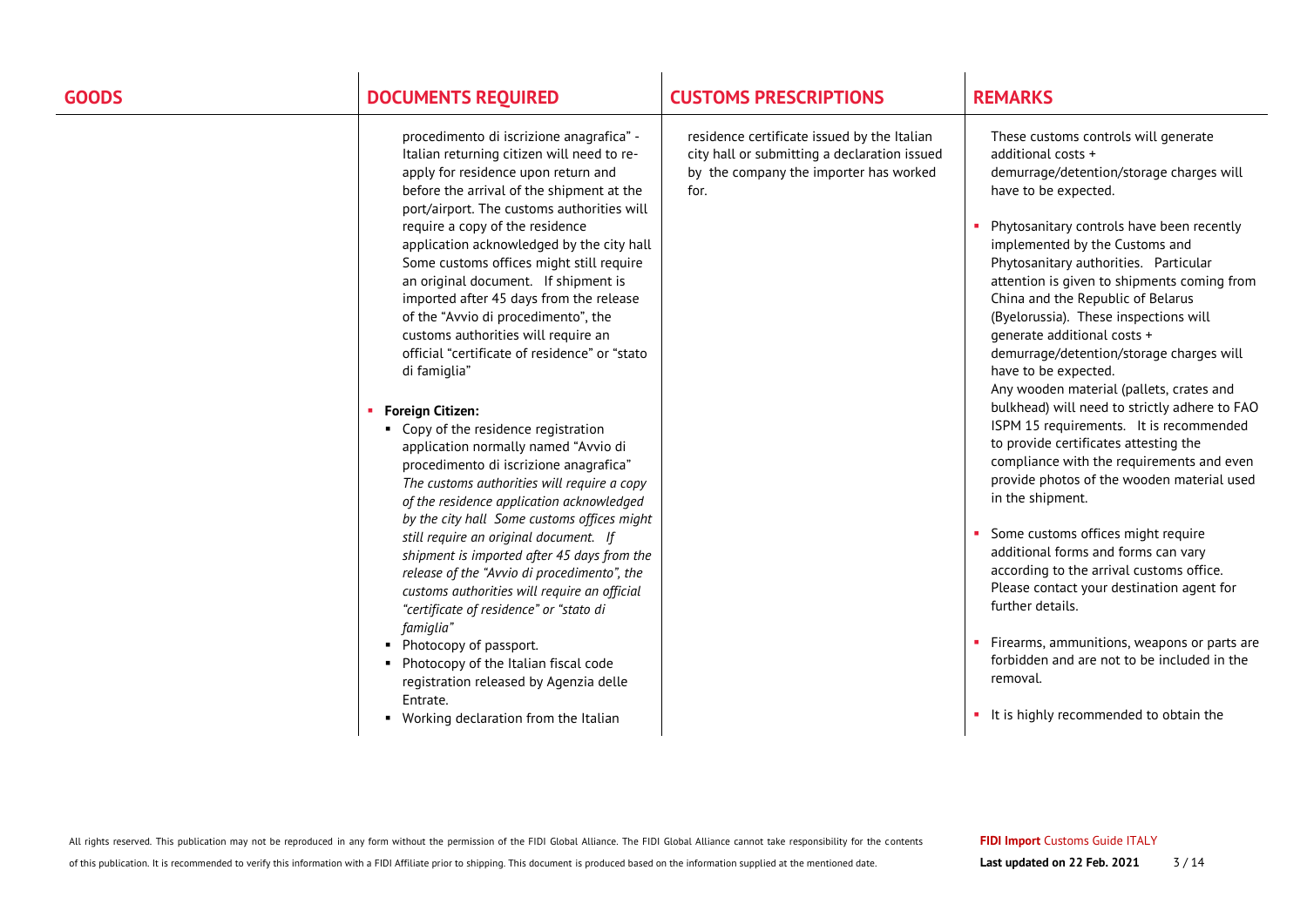| <b>GOODS</b> | <b>DOCUMENTS REQUIRED</b>                                                                                                                                                                                                                                                                                                                                                                                                                                                                                                                                                                                                                                                                                                                                                                                                                                                                                                                                                                                                                                                                                                                                                                                                                                                                           | <b>CUSTOMS PRESCRIPTIONS</b> | <b>REMARKS</b>                                                                   |
|--------------|-----------------------------------------------------------------------------------------------------------------------------------------------------------------------------------------------------------------------------------------------------------------------------------------------------------------------------------------------------------------------------------------------------------------------------------------------------------------------------------------------------------------------------------------------------------------------------------------------------------------------------------------------------------------------------------------------------------------------------------------------------------------------------------------------------------------------------------------------------------------------------------------------------------------------------------------------------------------------------------------------------------------------------------------------------------------------------------------------------------------------------------------------------------------------------------------------------------------------------------------------------------------------------------------------------|------------------------------|----------------------------------------------------------------------------------|
|              | company the importer works for with the<br>starting date (whenever applicable).<br>USMAF Declaration (related to the anti-<br>mould products).<br>A minimum 366-day-stay in the country<br>where the shipment is coming from has<br>to be provided. Evidence can be given<br>submitting a declaration from the<br>importer's consulate, if applicable, or<br>submitting an employer's declaration<br>(preferably in Italian language). If none of<br>these are available, copies of<br>utilities/lease contracts might be<br>accepted by the customs.<br>"Dichiarazione di libera importazione"<br>(declaration to confirm that the imported<br>goods are not among the ones whose<br>importation is forbidden).<br>• Autocertificazione or "Dichiarazione<br>sostitutiva dell' atto di notorietà)"*<br>(important document which implies the<br>penal responsibility of the owner) in<br>which importer declares:<br>His transfer of residence from abroad<br>to Italy, the status of his family, the<br>value of the goods and the features of<br>the audio-visual items, if included.<br><b>EC Citizen or with EC Citizenship:</b><br>• Same documents as above plus:<br>• Declaration from his Consulate stating<br>that he has been living outside EU<br>Countries for more than 12 months. In |                              | green light from the destination agent<br>before forwarding a shipment to Italy. |
|              |                                                                                                                                                                                                                                                                                                                                                                                                                                                                                                                                                                                                                                                                                                                                                                                                                                                                                                                                                                                                                                                                                                                                                                                                                                                                                                     |                              |                                                                                  |

All rights reserved. This publication may not be reproduced in any form without the permission of the FIDI Global Alliance. The FIDI Global Alliance cannot take responsibility for the contents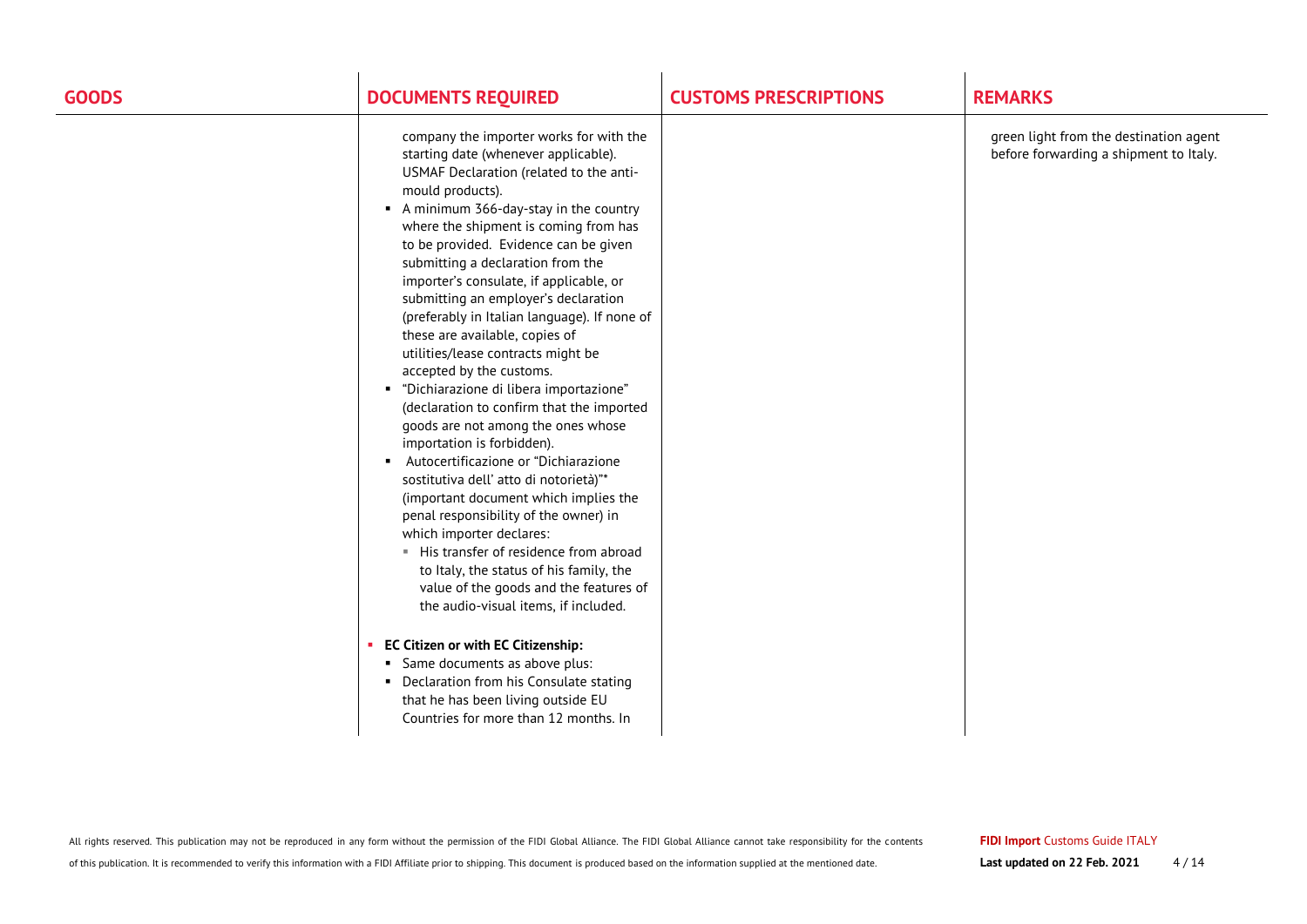| <b>GOODS</b>               | <b>DOCUMENTS REQUIRED</b>                                                                                                                                                                                                                                                                                                                                                                                                                                                             | <b>CUSTOMS PRESCRIPTIONS</b>                                                                                                                                                                                                                                                                                                                                                                                                                                                                                                                                                                                                                                                                                                                                                                                                                                                                                    | <b>REMARKS</b>                                                                                                                                                                                   |
|----------------------------|---------------------------------------------------------------------------------------------------------------------------------------------------------------------------------------------------------------------------------------------------------------------------------------------------------------------------------------------------------------------------------------------------------------------------------------------------------------------------------------|-----------------------------------------------------------------------------------------------------------------------------------------------------------------------------------------------------------------------------------------------------------------------------------------------------------------------------------------------------------------------------------------------------------------------------------------------------------------------------------------------------------------------------------------------------------------------------------------------------------------------------------------------------------------------------------------------------------------------------------------------------------------------------------------------------------------------------------------------------------------------------------------------------------------|--------------------------------------------------------------------------------------------------------------------------------------------------------------------------------------------------|
|                            | case these were not available and<br>importer is relocating for business<br>reasons, an employer's statement is<br>usually accepted. If none of these are<br>available, copies of utilities/lease<br>contracts might be accepted by the<br>customs.<br><b>Foreign Diplomats:</b><br>• See "diplomatic removal" section.                                                                                                                                                               |                                                                                                                                                                                                                                                                                                                                                                                                                                                                                                                                                                                                                                                                                                                                                                                                                                                                                                                 |                                                                                                                                                                                                  |
| <b>Diplomatic Removals</b> | Original import authorization.<br>Shipper's passport copy.<br>Shipper's Italian codice fiscale copy.<br>Dichiarazione di libera importazione<br>(declaration to confirm that the imported<br>goods are not among the ones whose<br>importation is forbidden).<br>" "USMAF" declaration (related to the<br>inclusion of anti-mould products).<br>• A certificate from the Administration to<br>which they belong (Foreign Ministry or<br>National Defence etc.) will also be required. | Foreign diplomats and personnel coming to<br>Italy to join an official international<br>organization or, consulate/embassy will<br>need to obtain the "diplomatic Franchise"<br>(duty free import authorization) through the<br>Ministry of Foreign Affairs in Rome. The<br>process can take several weeks to be<br>completed and it has to be initiated by the<br>importer's organization.<br>Before being in the position to apply for this,<br>the diplomat has to obtain a special ID and<br>be accredited as a diplomat in Italy.<br>Shipments belonging to members of the<br>Italian Diplomatic and Consular Corps, as<br>well as civil servants and service personnel<br>returning to Italy on completion of their<br>mission abroad, are not usually travelling<br>under a diplomatic status. Please refer to<br>the section "Italian returning citizen".<br>Import of alcohol is allowed for diplomats | Firearms and ammunitions should not be<br>included in the removal.<br>It is highly recommended to obtain the<br>green light from the destination agent<br>before forwarding a shipment to Italy. |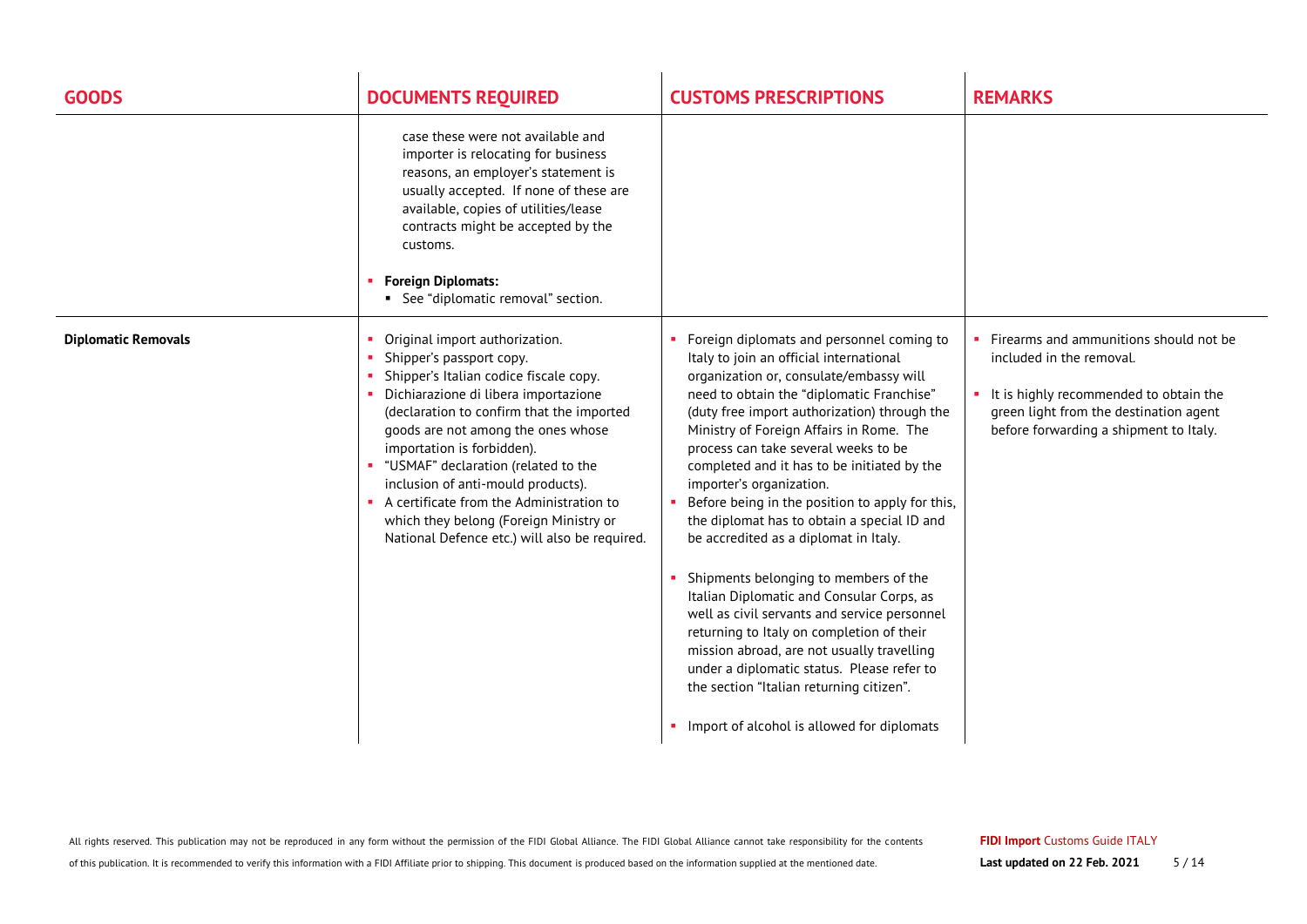| <b>GOODS</b>              | <b>DOCUMENTS REQUIRED</b>                                                                                                                                                                        | <b>CUSTOMS PRESCRIPTIONS</b>                                                                                                                                                                                                                                                                                                                                                                                                                                                                                                                                                                                                                                                                                                                                                                                                         | <b>REMARKS</b>                                                                                                  |
|---------------------------|--------------------------------------------------------------------------------------------------------------------------------------------------------------------------------------------------|--------------------------------------------------------------------------------------------------------------------------------------------------------------------------------------------------------------------------------------------------------------------------------------------------------------------------------------------------------------------------------------------------------------------------------------------------------------------------------------------------------------------------------------------------------------------------------------------------------------------------------------------------------------------------------------------------------------------------------------------------------------------------------------------------------------------------------------|-----------------------------------------------------------------------------------------------------------------|
|                           |                                                                                                                                                                                                  | but limited to annual quota agreed by the<br>local Ministry of Foreign Affairs and the<br>respective embassies in the country.                                                                                                                                                                                                                                                                                                                                                                                                                                                                                                                                                                                                                                                                                                       |                                                                                                                 |
| <b>Wedding trousseaux</b> | List of objects comprising the trousseau.<br>Each wedding gift cannot cost more than<br><b>EUR 1000</b><br>Wedding certificate.<br>• Certificate of residence in Italy of the<br>married couple. | Customs Office authorises import in<br>franchise of trousseaux and wedding<br>presents belonging to women of Italian or<br>foreign nationality who as a result of their<br>marriage with an Italian citizen, are electing<br>residence in Italy. Application should be<br>addressed to the customs office which<br>performs the import operations.<br>For Italian or foreign women who settle in<br>Italy as a result of their marriage with a non-<br>Italian, the authorisation for import in<br>franchise is issued, in each individual case,<br>by the Directorate-General of Customs of the<br>Ministry of Finance.<br>Wedding trousseaux are not admitted duty-<br>free into Italy. However, they can enter duty-<br>free as removals if they are used and if the<br>importation is connected with a transfer of<br>residence. | Motorcars are not considered as part of<br>wedding trousseaux and therefore are not<br>granted duty-free entry. |
| Inheritance               | • Translated and legalized copy of the<br>will/notary act proving that the importer is<br>the only heir having right on the imported<br>qoods.                                                   | Importation of used household goods and<br>personal effects is authorised if the<br>importation is connected with a transfer of<br>residence (in this case the requirements<br>previously described under "removal goods"<br>apply) or when the importer can prove to be                                                                                                                                                                                                                                                                                                                                                                                                                                                                                                                                                             |                                                                                                                 |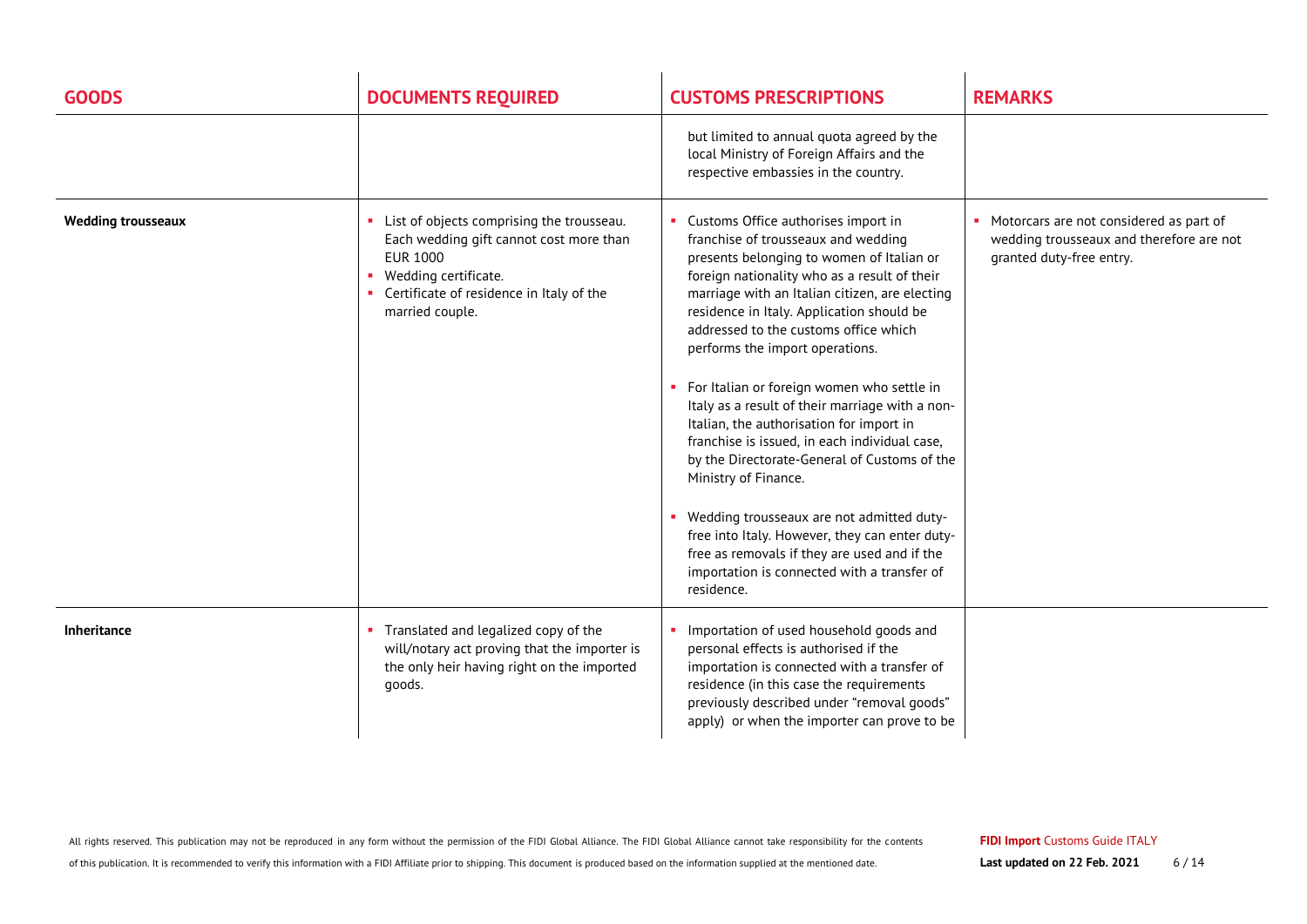| <b>GOODS</b>                                            | <b>DOCUMENTS REQUIRED</b>                                                                                                                                                                                                                                                                                                                                                                                                                                                                  | <b>CUSTOMS PRESCRIPTIONS</b>                                                                                                                                                                                                                                                                                                                                                                | <b>REMARKS</b>                                                                                                                                                                |
|---------------------------------------------------------|--------------------------------------------------------------------------------------------------------------------------------------------------------------------------------------------------------------------------------------------------------------------------------------------------------------------------------------------------------------------------------------------------------------------------------------------------------------------------------------------|---------------------------------------------------------------------------------------------------------------------------------------------------------------------------------------------------------------------------------------------------------------------------------------------------------------------------------------------------------------------------------------------|-------------------------------------------------------------------------------------------------------------------------------------------------------------------------------|
|                                                         |                                                                                                                                                                                                                                                                                                                                                                                                                                                                                            | designated as the only heir having right on<br>the imported household goods. The<br>importation has to take place within 2 years<br>from the date the heir becomes the official<br>possessor of the goods. The latter scenario<br>is to be discussed with the destination agent<br>beforehand since some customs offices<br>might still not be willing to allow a duty free<br>importation. |                                                                                                                                                                               |
| New furniture household items presents and<br>souvenirs | Original invoices.<br>٠                                                                                                                                                                                                                                                                                                                                                                                                                                                                    | Presents and souvenirs are liable to payment<br>of duty and VAT.                                                                                                                                                                                                                                                                                                                            | In case of false declarations (items declared<br>as used while they are brand new), a fine<br>will be assessed by customs, in addition to<br>the payment of duties and taxes. |
| Works of art & antiques                                 | Detailed list and accurate description<br>(title/author/date/value) of the art pieces<br>and antiques is required. A legalization of<br>the list from the Italian consulate at origin is<br>advisable for Italian returning citizens. Proof<br>of ownership for more than 6 months might<br>be required. It is highly recommended to<br>include purchase invoices or any proof that<br>certifies length of ownership.<br>Two photos for each piece need to<br>accompany the documentation. | Fine art inspection is required and this will<br>imply additional costs as well as a delay in<br>the customs process. In general inclusion of<br>valuable artworks can generate a physical<br>inspection.<br>• Duties and taxes might be payable.<br>Additional declarations to be provided -<br>forms can be supplied by your local<br>destination agent.                                  | It is highly recommended to consult your<br>destination agent before packing and<br>shipping.                                                                                 |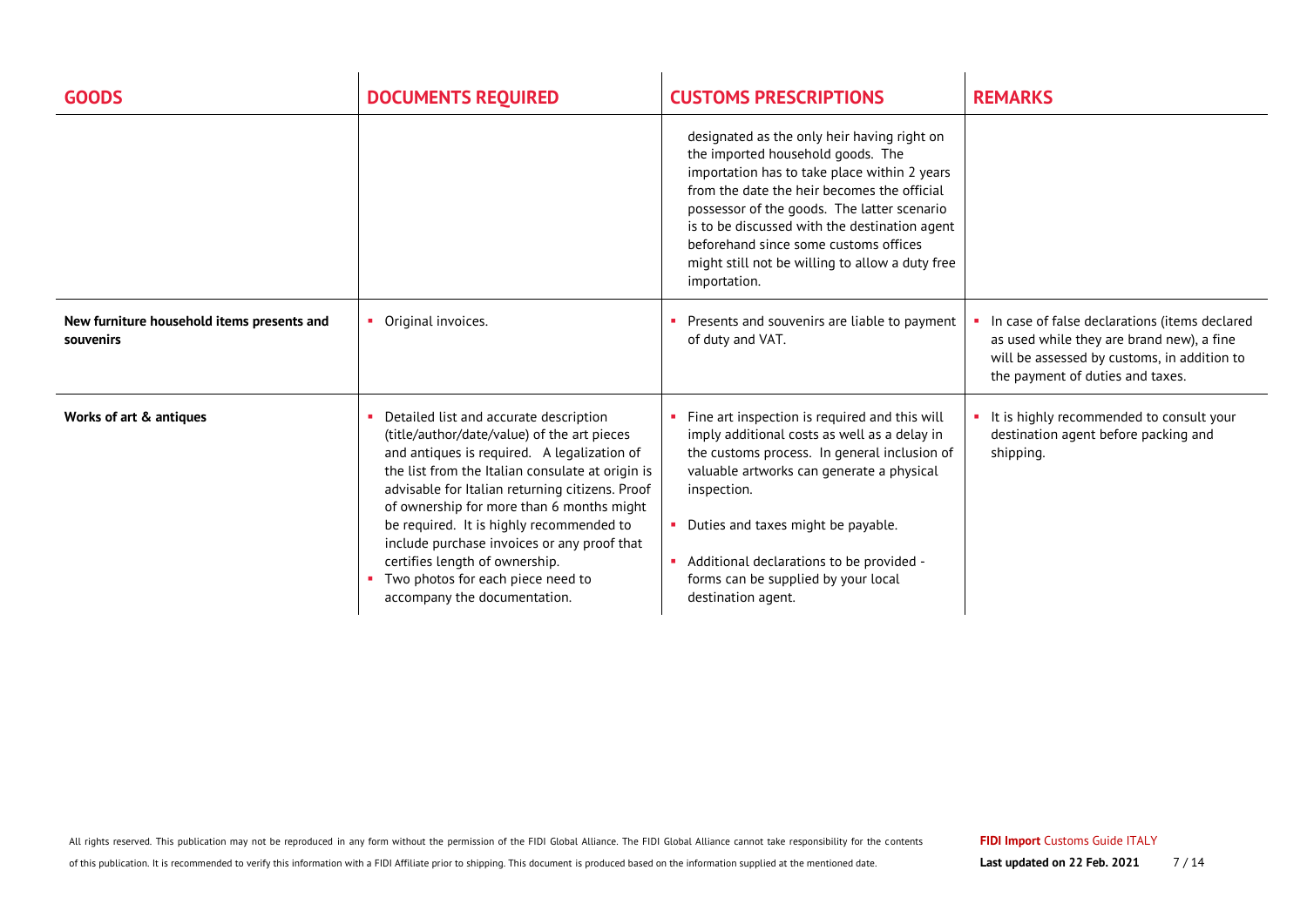| <b>GOODS</b>                                              | <b>DOCUMENTS REQUIRED</b>                                                                                                                                                                                                                                                                                                                                                                                                                                                                                                                                                                             | <b>CUSTOMS PRESCRIPTIONS</b>                                                                                                                                                                                                                                                                                                                                                                                                      | <b>REMARKS</b>                                                                                                                                                                                                                                                                                                                                                                                                                                                                    |
|-----------------------------------------------------------|-------------------------------------------------------------------------------------------------------------------------------------------------------------------------------------------------------------------------------------------------------------------------------------------------------------------------------------------------------------------------------------------------------------------------------------------------------------------------------------------------------------------------------------------------------------------------------------------------------|-----------------------------------------------------------------------------------------------------------------------------------------------------------------------------------------------------------------------------------------------------------------------------------------------------------------------------------------------------------------------------------------------------------------------------------|-----------------------------------------------------------------------------------------------------------------------------------------------------------------------------------------------------------------------------------------------------------------------------------------------------------------------------------------------------------------------------------------------------------------------------------------------------------------------------------|
| <b>Precious metal objects</b>                             |                                                                                                                                                                                                                                                                                                                                                                                                                                                                                                                                                                                                       | Objects made by silver (i.e. photo frames,<br>cutlery, trays etc.) within a normal move of<br>household goods are allowed duty free on<br>the same basis and under the same<br>conditions as furniture and other articles.                                                                                                                                                                                                        | • For other precious metal objects, please<br>contact your local destination agent for<br>verification.<br>No particular prescriptions for the<br>importation of silverware within a<br>household goods removal.                                                                                                                                                                                                                                                                  |
| Radios, VCR, Stereo, Camcorders, Televisions,<br>Computer |                                                                                                                                                                                                                                                                                                                                                                                                                                                                                                                                                                                                       | Importation of audio-visual appliances<br>which are not marked "CE" (unless<br>purchased before 01.01.1996) is<br>FORBIDDEN.                                                                                                                                                                                                                                                                                                      | Proof of purchase for items declared being<br>purchased before 01.01.1996 might be<br>required. Related receipts/invoices are to be<br>kept handy (not to be packed in the<br>shipment).<br>Audio-visual items (meeting customs<br>requirements) are to be loaded close to<br>container door to allow customs inspection.                                                                                                                                                         |
| Motor Vehicles (including caravans and trailers)          | Returning Italian citizen:<br>A consular declaration from the Italian<br>embassy stating the length of stay abroad<br>(for at least 12 months) and the date of<br>return to Italy.<br>Inventory list indicating vehicle plate,<br>chassis no, model etc. and all others<br>relevant details.<br>• Proof that the vehicle was continuously<br>used and owned abroad for more than 6<br>months prior to the shipping and that the<br>importer had a permanence abroad<br>longer than 12 months. The car has to be<br>mentioned with all its specifications on<br>the Italian inventory with all details | If the vehicle cannot be imported duty free,<br>part of the 'documents required' will still be<br>needed for the clearance and for the<br>registration process.<br>• For all importers:<br>Duty free entry if vehicle has been in<br>possession of importer abroad for more<br>than 6 months. Importers need to prove<br>to have lived in the country where the<br>shipment is coming from for a period<br>longer than 12 months. | Vehicles must have been owned and used by<br>the importer for more than 6 months prior to<br>shipping to Italy.<br>Vehicles cannot be sold or otherwise,<br>disposed of for one year after date of<br>importation.<br>• If the residence had not yet been applied<br>when the shipment arrives at the customs,<br>duties and taxes will have to be paid.<br>In order to nationalize the vehicle, a<br>Technical Data Sheet issued by the<br>manufacturer stating car features and |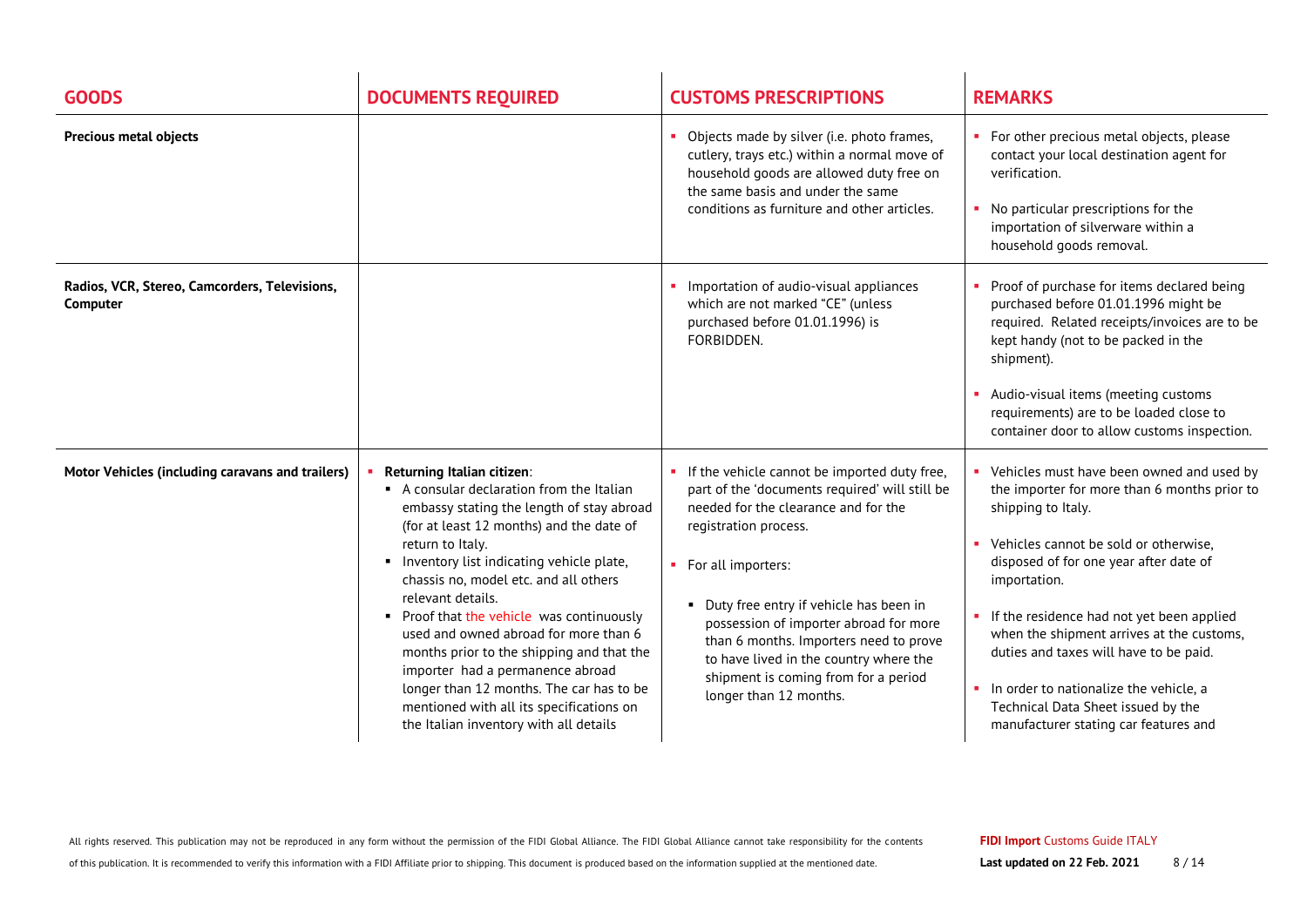legalized and attached to the consular declaration. All details including chassis number must also be declared on the bill of lading.

### **PLUS for everyone:**

- **Importer's passport copy.**
- **Importer's Italian fiscal code.**
- Copy of the residence application normally named "Avvio di procedimento di iscrizione anagrafica" Some customs offices might still require an original document. If shipment is imported after 45 days from the release of the "Avvio di procedimento", the customs authorities will require an official "certificate of residence" or "stato di famiglia"
- Copy of the invoice.
- Original vehicle title (certificate of ownership/logbook of the vehicle) accompanied by a legalized translation into Italian done by the Italian consulate at origin (and in some countries like USA, also from the Secretary of State / Public Notary):
	- $\blacksquare$  If titles were withdrawn at origin, the above translation will still be required.
	- The Italian consulate will have to certify that the copy of the title is a true and accurate copy taken from the original. Local authorities will have to provide an original document stating

## **GOODS DOCUMENTS REQUIRED CUSTOMS PRESCRIPTIONS REMARKS**

- Official proof of a minimum 366 day-stay in the country where the shipment is coming from has to be provided. Evidence can be given submitting a declaration from the importer's consulate, if applicable, or submitting an employer's declaration (preferably in Italian language).
- If none of these are available, copies of utilities/lease contracts might be accepted by the customs.
- Before the vehicle is handed over for shipping, customers should be encouraged to verify with the manufacturer whether it is possible to have the vehicle converted to meet Italian/EU requirements in Italy. If vehicles cannot be converted, they cannot be registered and driven.

declaration of conformities with EU requirements will be required.

- It is highly recommended to obtain the green light from the local destination agent before forwarding vehicles to Italy.
- Inclusion of vehicles increase the risk of physical inspections.
- Vehicles need to travel with the battery disconnected, tapped back and properly secured to prevent movement in any direction.

All rights reserved. This publication may not be reproduced in any form without the permission of the FIDI Global Alliance. The FIDI Global Alliance cannot take responsibility for the contents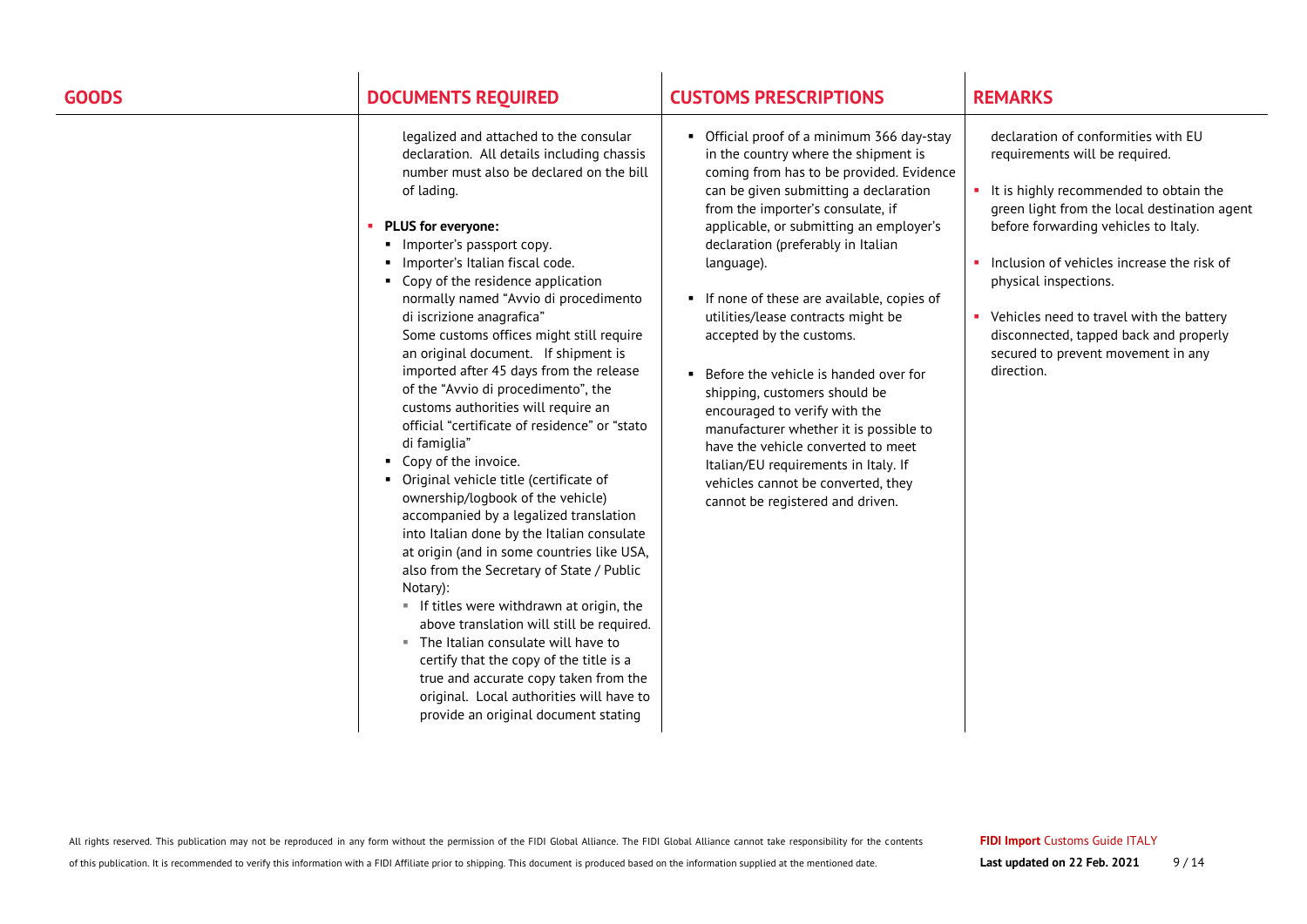| <b>GOODS</b>                  | <b>DOCUMENTS REQUIRED</b>                                                                                                                                                                                                                                                                                                                                                                                                                                                                                                                                                                                                                                                                                                                                                             | <b>CUSTOMS PRESCRIPTIONS</b>                                                                                                                                                                                                                                          | <b>REMARKS</b>                                                                                                                                                                                                                                                                         |
|-------------------------------|---------------------------------------------------------------------------------------------------------------------------------------------------------------------------------------------------------------------------------------------------------------------------------------------------------------------------------------------------------------------------------------------------------------------------------------------------------------------------------------------------------------------------------------------------------------------------------------------------------------------------------------------------------------------------------------------------------------------------------------------------------------------------------------|-----------------------------------------------------------------------------------------------------------------------------------------------------------------------------------------------------------------------------------------------------------------------|----------------------------------------------------------------------------------------------------------------------------------------------------------------------------------------------------------------------------------------------------------------------------------------|
|                               | that title has been withdrawn.<br>" This declaration will need being<br>submitted at the customs and at the<br>Motorization Office and will have to<br>be accompanied by an original<br>legalized translation done by the<br>Italian consulate at origin.<br>Vehicles must meet Italian<br>requirements to be registered and<br>driven in Italy or will need being<br>converted. Conversions are not always<br>possible. It is highly recommended to<br>check this issue before exporting the<br>car.<br>Two originals will have to be obtained<br>ш.<br>for each document (one original used<br>for customs purposes and one original<br>used for registration).<br>" The original forms "autocertificazione",<br>"dichiarazione di libera importazione"<br>and "Usmaf declaration". |                                                                                                                                                                                                                                                                       |                                                                                                                                                                                                                                                                                        |
| Plants and vegetable products | • Phytosanitary certificate required.                                                                                                                                                                                                                                                                                                                                                                                                                                                                                                                                                                                                                                                                                                                                                 | Normal house plants are admitted duty free<br>as part of a removal provided a certificate of<br>freedom from disease is available from the<br>authorities of the country of origin of the<br>removal (Phytosanitary certificate) otherwise<br>importation prohibited. | Among some European countries (i.e.<br>Italy/Switzerland), there is a special<br>agreement that allows free circulation of<br>plants with the exception of some species.<br>• It is highly recommended not to include<br>plants and vegetable products in household<br>good shipments. |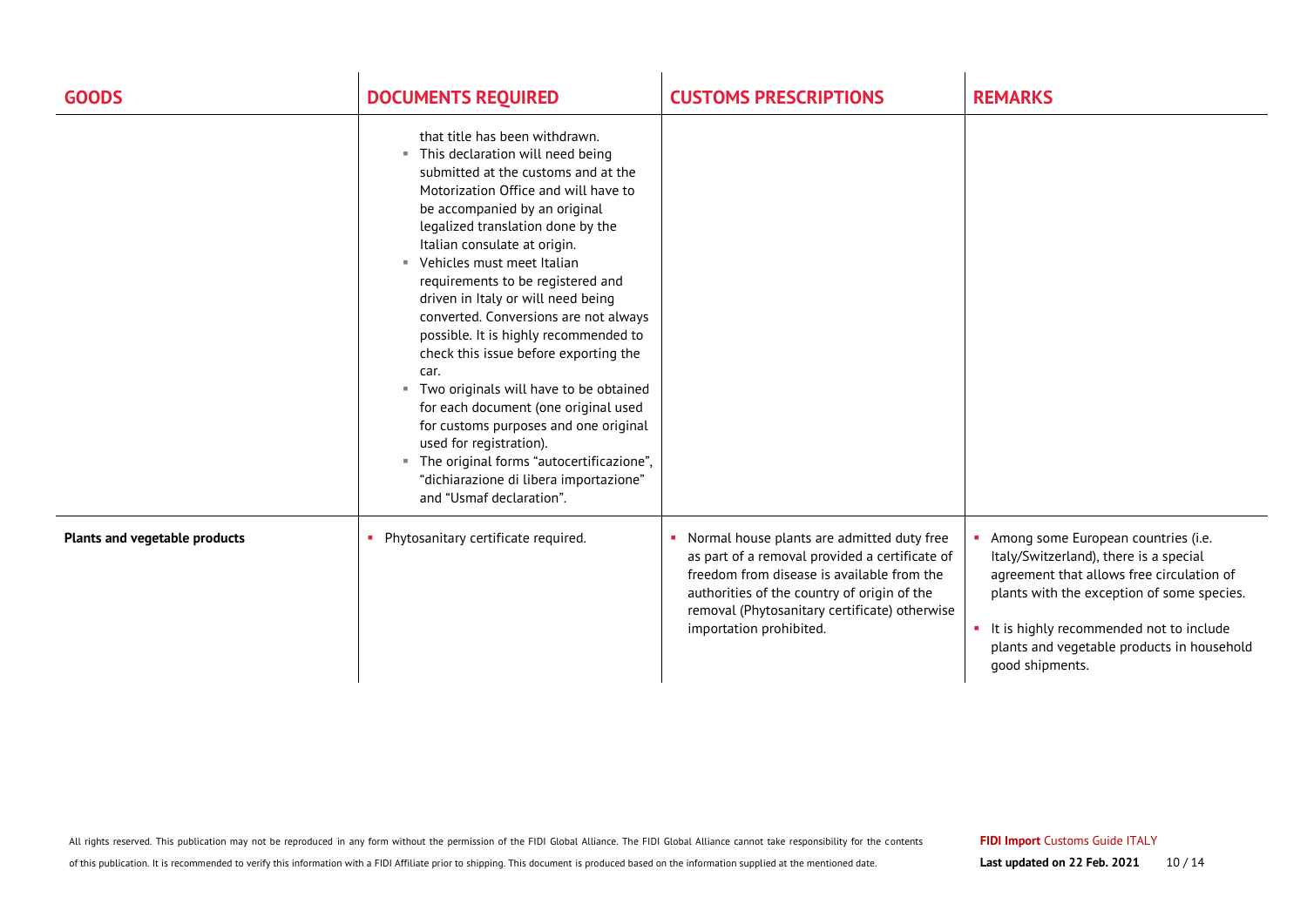| <b>GOODS</b>            | <b>DOCUMENTS REQUIRED</b>                                                                                                                                                                                                                                                                                                                                                                                                                                                                                                                                                                                                                                                                                                                                                                                                                                                                                                                                                                                                                                            | <b>CUSTOMS PRESCRIPTIONS</b>                                                                                                                   | <b>REMARKS</b>                                                                                                                                                                                                                                                                                                                                                                                                             |
|-------------------------|----------------------------------------------------------------------------------------------------------------------------------------------------------------------------------------------------------------------------------------------------------------------------------------------------------------------------------------------------------------------------------------------------------------------------------------------------------------------------------------------------------------------------------------------------------------------------------------------------------------------------------------------------------------------------------------------------------------------------------------------------------------------------------------------------------------------------------------------------------------------------------------------------------------------------------------------------------------------------------------------------------------------------------------------------------------------|------------------------------------------------------------------------------------------------------------------------------------------------|----------------------------------------------------------------------------------------------------------------------------------------------------------------------------------------------------------------------------------------------------------------------------------------------------------------------------------------------------------------------------------------------------------------------------|
| <b>Domestic animals</b> | Original international vaccination book.<br>Rabies Vaccination and Certificate:<br>all pets must have an original Rabies<br>Certificate signed by the vet. The rabies<br>vaccine must be at least 21 days old at<br>the time of the final health exam.<br>EU Health Certificate:<br><b>Example:</b> standard Health Certificate to be filled in<br>by an accredited veterinarian which must<br>be signed in a different color than that of<br>the certificate's printing (normally blue<br>ink). This certificate is valid for 10 days<br>from the date of issue by the official<br>veterinarian until the date of the checks<br>at the EU point of entry.<br>USDA Endorsements for the below<br>referenced forms which must be sent to the<br>local USDA for their stamp of approval:<br>• Microchip Implantation Record.<br>• Rabies certificate.<br>• Vet letter.<br>• EU Vet Health Certificate.<br>International Health Certificate:<br>■ needs to be completed by the vet within<br>10 days of departure.<br>EU passport for pets travelling within<br>Europe. | All original documents listed have to travel<br>with the pet.<br>The microchip must be implanted before the<br>rabies vaccine is administered. | Full vaccinations is recommended for all<br>pets, namely:<br>· Dogs:<br>· Distemper, Hepatitis, Leptospirosis,<br>Parainfluenza and Parvovirus (DHLPP)<br>and Bordatella.<br>$\blacksquare$ Cats:<br>Feline Viral Rhinotracheitis, Calicivirus<br>and Panleukopenia (FVRCP).<br>• These should be valid at the time of import<br>and administered no less than 2 weeks<br>before export date for maximum<br>effectiveness. |
| <b>Forbidden items</b>  |                                                                                                                                                                                                                                                                                                                                                                                                                                                                                                                                                                                                                                                                                                                                                                                                                                                                                                                                                                                                                                                                      | Animals skins<br>Animal furs<br>Narcotics<br>Drugs<br>• Tobacco                                                                                | • Importation is prohibited in a household<br>good shipment.                                                                                                                                                                                                                                                                                                                                                               |

All rights reserved. This publication may not be reproduced in any form without the permission of the FIDI Global Alliance. The FIDI Global Alliance cannot take responsibility for the contents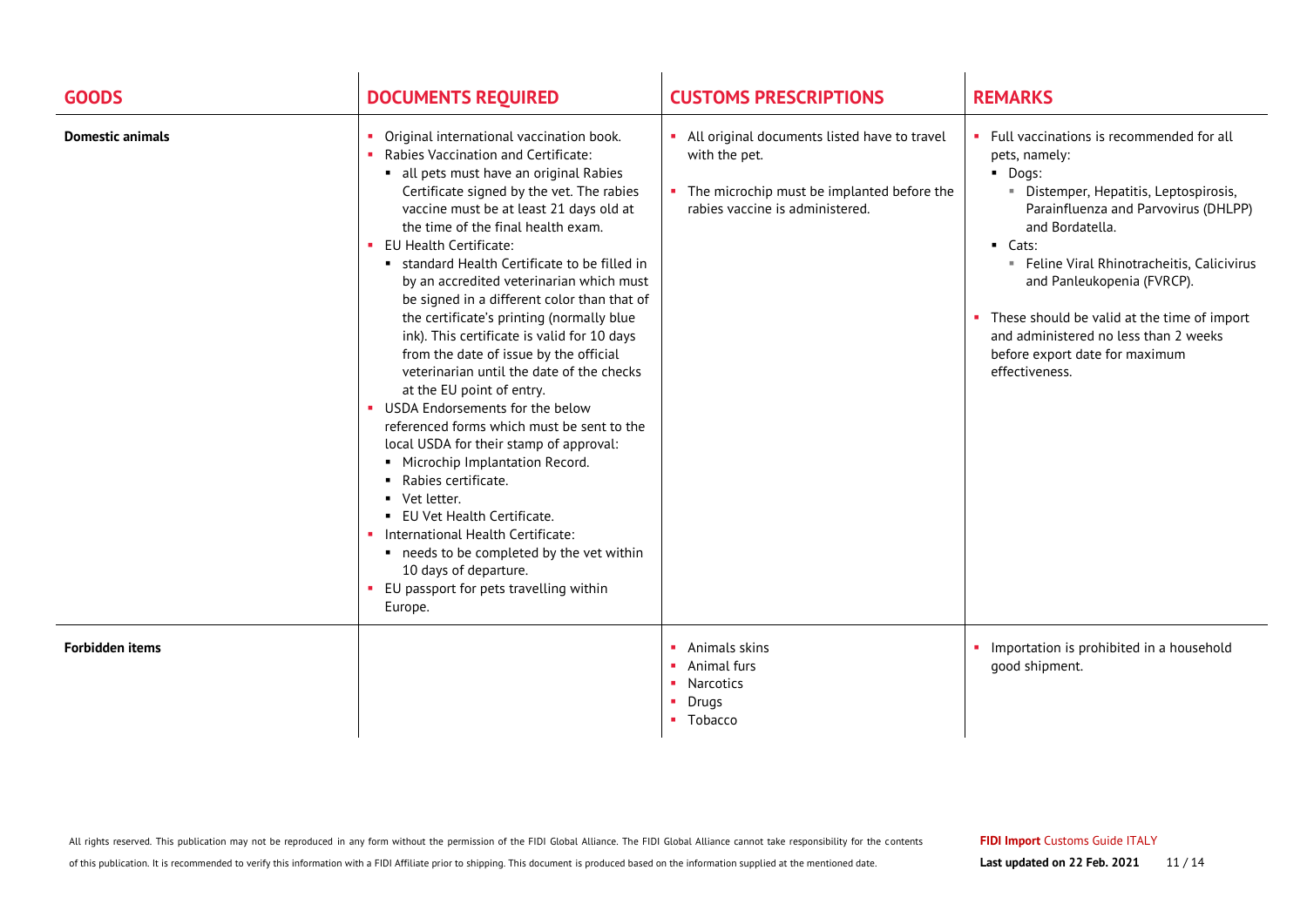| <b>GOODS</b>                      | <b>DOCUMENTS REQUIRED</b>                                                                                                                          | <b>CUSTOMS PRESCRIPTIONS</b>                                                                                                                                                                                                                                                                                                                                              | <b>REMARKS</b>                                                                                                                                                                                                               |
|-----------------------------------|----------------------------------------------------------------------------------------------------------------------------------------------------|---------------------------------------------------------------------------------------------------------------------------------------------------------------------------------------------------------------------------------------------------------------------------------------------------------------------------------------------------------------------------|------------------------------------------------------------------------------------------------------------------------------------------------------------------------------------------------------------------------------|
|                                   |                                                                                                                                                    | Stuffed animals / Animal trophies (Cites<br>permit could be required)<br>Firearms<br>Ammunition<br>Swords (even decorative)<br>Hunting knives<br>Weapons or parts of weapons<br>Ivory (attention if a piano with ivory keys is<br>included, a CITES permit will need to be<br>obtained)<br>Pornography<br>Live plants<br>Food<br>Wine, alcohol<br>Any hazardous material. |                                                                                                                                                                                                                              |
| Firearms, ammunition, weapons     | A special permit for their importation must<br>be obtained from the Police Office (Questura<br>Centrale) and from Explosives Department<br>Office. | Firearms and ammunitions cannot be<br>imported as household goods.<br>Importer will need to take his own<br>arrangements.                                                                                                                                                                                                                                                 | Importation is prohibited in a household good<br>shipment                                                                                                                                                                    |
| Wine, beverages, alcohol and food |                                                                                                                                                    | These are not to be included in the<br>shipment with household goods.<br>Import of alcohol is allowed for diplomats<br>but limited to annual quota agreed by the<br>local Ministry of Foreign Affairs and the<br>respective embassies in the country.                                                                                                                     | • These are subject to sanitary inspections and<br>need to be accompanied by sanitary analysis<br>as well as customer's declarations.<br>• Taxes and duties to be paid.<br>Shipment of these items is highly<br>discouraged. |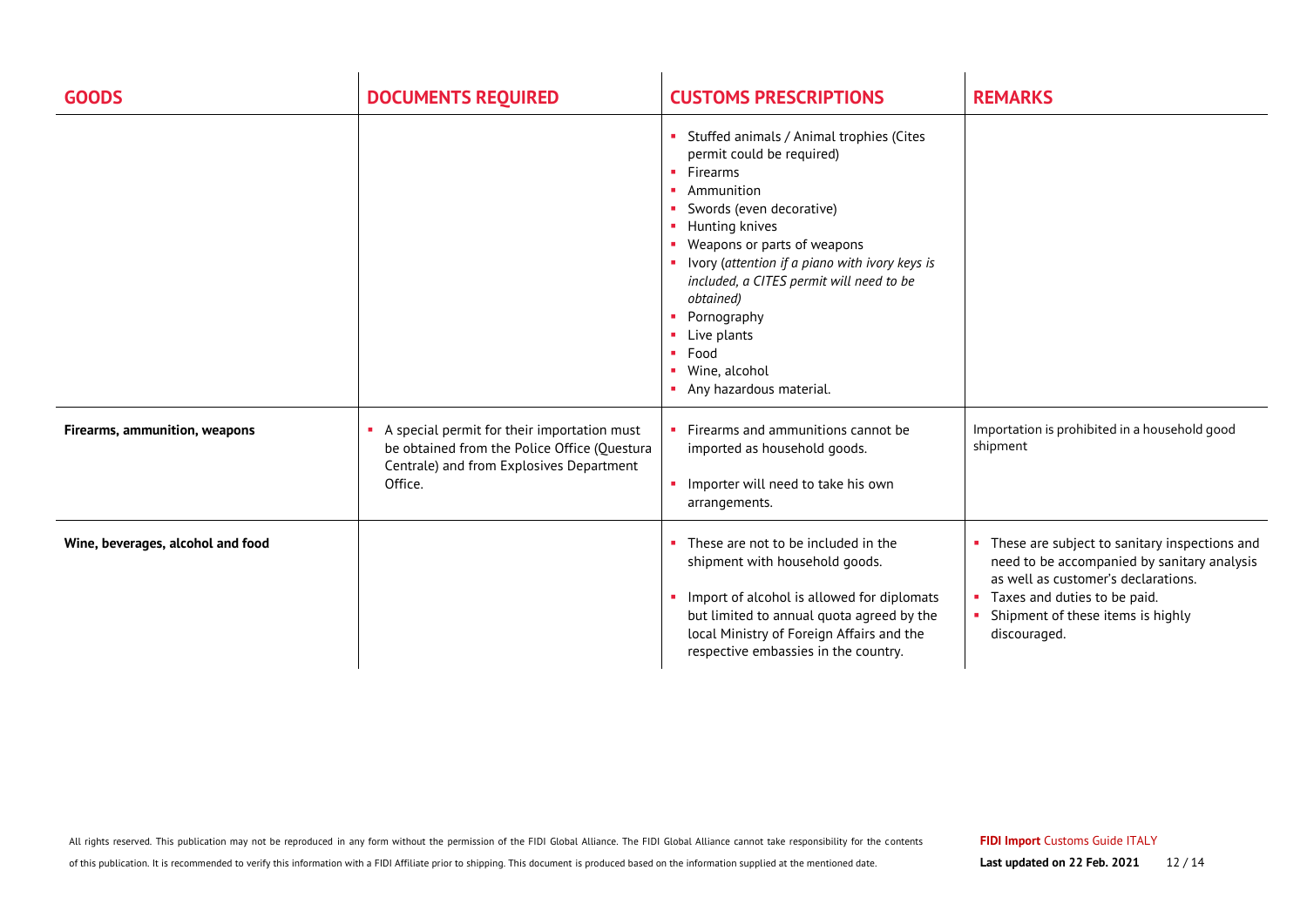| <b>GOODS</b>                                                    | <b>DOCUMENTS REQUIRED</b>                | <b>CUSTOMS PRESCRIPTIONS</b>                                                                                                                                                                                                                                                                                                                                                                                                                                                                                                                                                                                                                                                                                                                                      | <b>REMARKS</b>                                                                                                                                                                                                                                                     |
|-----------------------------------------------------------------|------------------------------------------|-------------------------------------------------------------------------------------------------------------------------------------------------------------------------------------------------------------------------------------------------------------------------------------------------------------------------------------------------------------------------------------------------------------------------------------------------------------------------------------------------------------------------------------------------------------------------------------------------------------------------------------------------------------------------------------------------------------------------------------------------------------------|--------------------------------------------------------------------------------------------------------------------------------------------------------------------------------------------------------------------------------------------------------------------|
| Products against mould / humidity or moisture<br>absorbing bags | Declaration forms ("Usmaf declaration"). | Importers will need to certify whether their<br>shipments do or do not include products<br>against the mould and humidity or moisture<br>absorbing bags.<br>If these were included in the shipment, they<br>will need to be declared and declaration will<br>need to be accompanied by analysis<br>certificates with the composition of the<br>product, certifying that this does not contain<br>Dimetyl Fumarate.<br>The certification must be provided by an<br>accredited UNI CEI EN ISO/IEC 17025<br>Laboratory and a legalized translation into<br>Italian language might be required.<br>This also applies to the "anti-mould"<br>bags/sachets/absorbing poles that are<br>placed in containers/lift vans by the movers<br>to inhibit mould during transit. | As from April 2009, the Sanitary Division at<br>Italian port/airports have implemented this<br>new requirement on all inbound shipments.<br>It is responsibility of the origin agent to<br>provide the required certification together<br>with the bill of lading. |